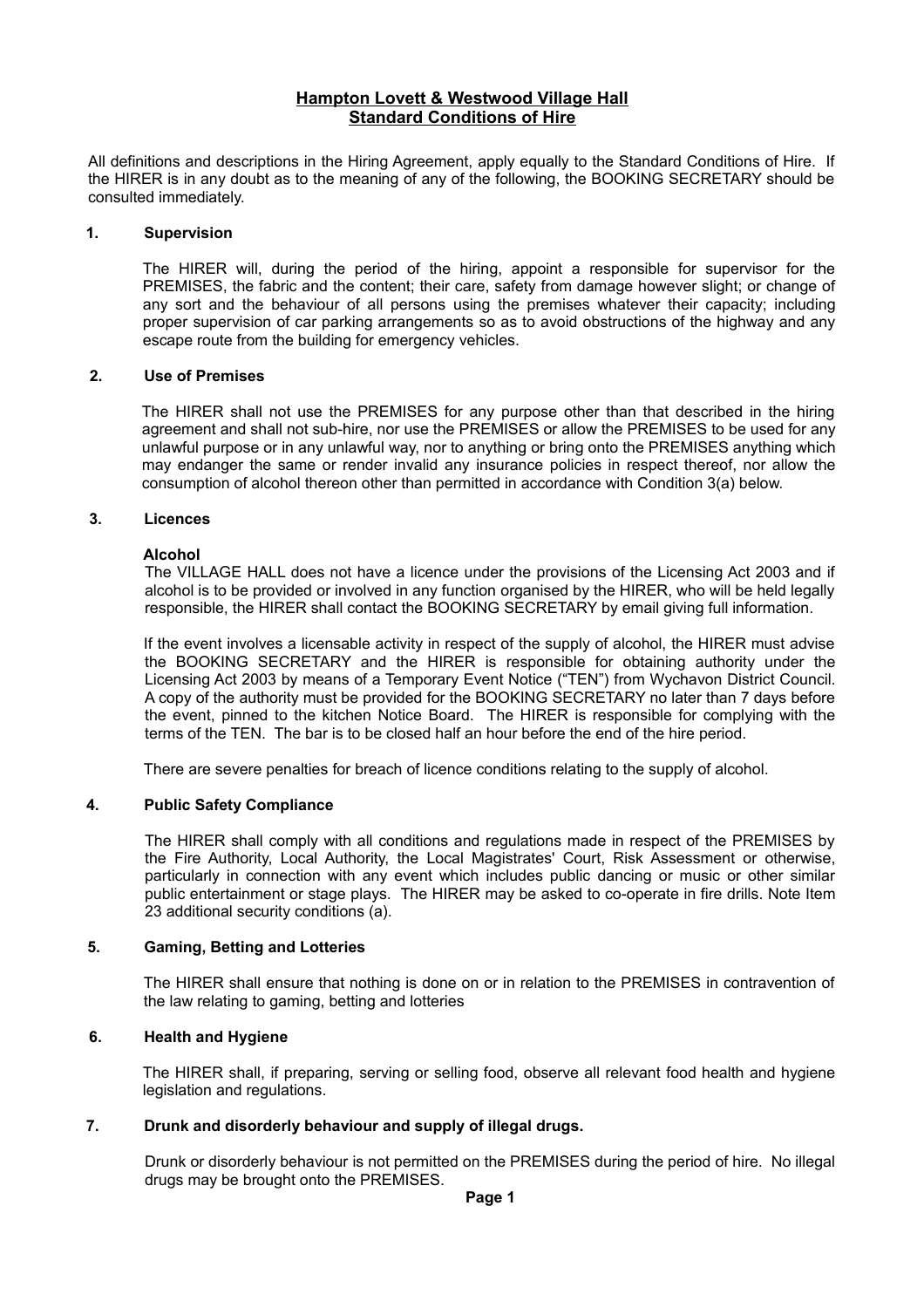# **8. Electrical Appliance Safety**

The HIRER shall ensure that any electrical appliances brought by the HIRER to the PREMISES have the appropriate safety certificates, with a visible Pat Test Certificate, and are in good working order and are used in a safe manner.

### **9. Animals**

The HIRER shall ensure that NO animals (including birds) except guide dogs, are brought into the hall, other than for a special event agreed to by the VILLAGE HALL and no animals whatsoever are to enter the kitchen at any time.

## **10. Compliance With The Childcare Act**

The HIRER shall ensure that any activities for children under eight years of age comply with the provisions of The Childcare Act 2006 and that only fit and proper persons have access to the children.

## **11. Fly Posting**

The HIRER shall not carry out or permit fly posting or any other form of unauthorised advertisements for any event taking place at the PREMISES and shall indemnify the VILLAGE HALL accordingly against all action, claims and proceedings arising form any breach of this condition. Failure to observe this condition may lead to prosecution by the Local Authority.

#### **12. Sale of Goods**

The HIRER shall, if selling goods on the premises (by agreement), comply with Fair Trading Laws and any code of practice used in the connection with such sales. In particular, the HIRER shall ensure that the total prices of all goods and services are prominently displayed, as shall be the organiser's name and address and that any discounts offered are based only on Manufacturers' Recommended Retail Prices.

#### **13. Indemnity**

The HIRER shall indemnify the VILLAGE HALL for the cost of repair of any damage done to any part of the PREMISES, including the curtilage thereof, or the contents of the buildings which may occur during the period of hire or as a result of the hiring.

The HIRER shall be responsible for making arrangements to insure against any third party claims which may lie against him or her (or the organisation if acting as a representative by signature) whilst using the PREMISES. The VILLAGE HALL is insured against claims arising out of its own negligence.

The VILLAGE HALL accepts no responsibility for any personal loss sustained or theft from or injury to persons in any part of the PREMISES.

#### **14. Accidents and Dangerous Occurrences**

The Hirer must report all accidents involving injury, no matter how small, as soon as possible to the Booking Secretary, the telephone number is on the Notice Board and in the Accident Book, which can be found in the First Aid cupboard at the side of the sink.

All documentation must be completed at the time of the accident, if not possible then at the very first available opportunity.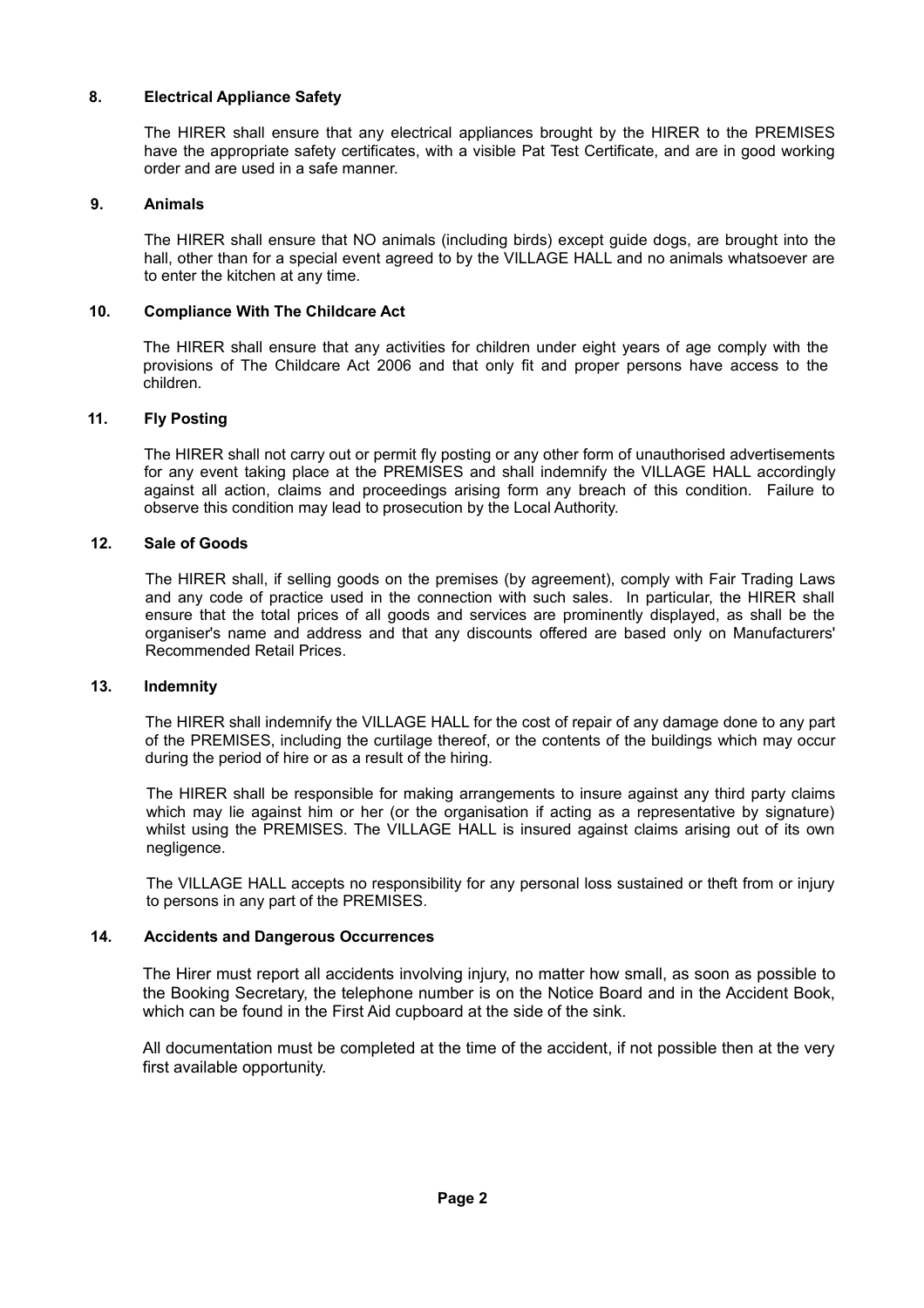### **15. Outbreaks of Fire**

The Fire Brigade shall be called to any outbreak of fire and details thereof shall be given to the Booking Secretary in writing by email or letter.

Fire Assembly Points are at the REAR OF THE CAR PARK and THE FRONT OF THE HALL.

### **16. Dangerous Performances**

Performances involving danger to the public shall not be given.

## **17. Explosives and Flammable Substances**

Highly flammable substances shall not be brought into or used in any portion of the PREMISES.

No internal decoration of the PREMISES with items of a combustible nature (e.g. polystyrene, cotton wool) is permitted without the consent of the BOOKING SECRETARY.

# **18. Heating and Cooking**

No unauthorised heating appliances shall be used on the PREMISES when open to the public without the consent of the VILLAGE HALL. No portable Liquefield Propane Gas (LPG) appliances of any kind shall be used under any circumstances.

## **19. Lighting & Electrical**

No unauthorised lighting, including candles or other lights using naked flames, shall be used. During the hours of darkness the building must be vacated if the lighting fails and is not restored within 15 minutes. It is absolutely forbidden for the HIRER to remove covers from the hall's electrical equipment or plug tops, or interfere in any way with the electrical installation other than to put main switches to OFF in an emergency.

#### **20. Cancellation by the HIRER**

If the HIRER wishes to cancel the booking before the date of the event, the question of payment or repayment of any part of the total hire fee shall be at the discretion of the VILLAGE HALL.

## **21. Cancellation by the VILLAGE HALL**

The VILLAGE HALL reserves the right to cancel this hiring at any time if:

(a) The PREMISES are required for use as a Polling Station for a Parliamentary or Local Government election or by-election.

- (b) The PREMISES or any part thereof become unfit for the use for which it as been hired.
- (c) The VILLAGE HALL reasonably consider that the hiring will lead to a breach of any of the conditions or that unlawful or unsuitable activities will take place at the PREMISES as a result of this hiring.

Following such cancellation, the HIRER shall be entitled to reimbursement of any deposit which has been paid under the agreement. The VILLAGE HALL shall not be liable for any resulting direct or indirect loss or damage whatsoever.

## **22. Noise**

The HIRER shall ensure that the minimum of noise is made on arrival during the hiring and on departure. The HIRER shall also take note of the conditions applicable to the HIRER in the *Premises Licence – Summary,* a copy of which is posted on the noticeboard or maybe obtained from the BOOKING SECRETARY. In particular, the HIRER should note that the PREMISES entertainment licence ends at midnight, except on Sundays when it ends at 10.30 pm. The Hall is fitted with a sound monitor and the HIRER must comply with the instructions attached thereto.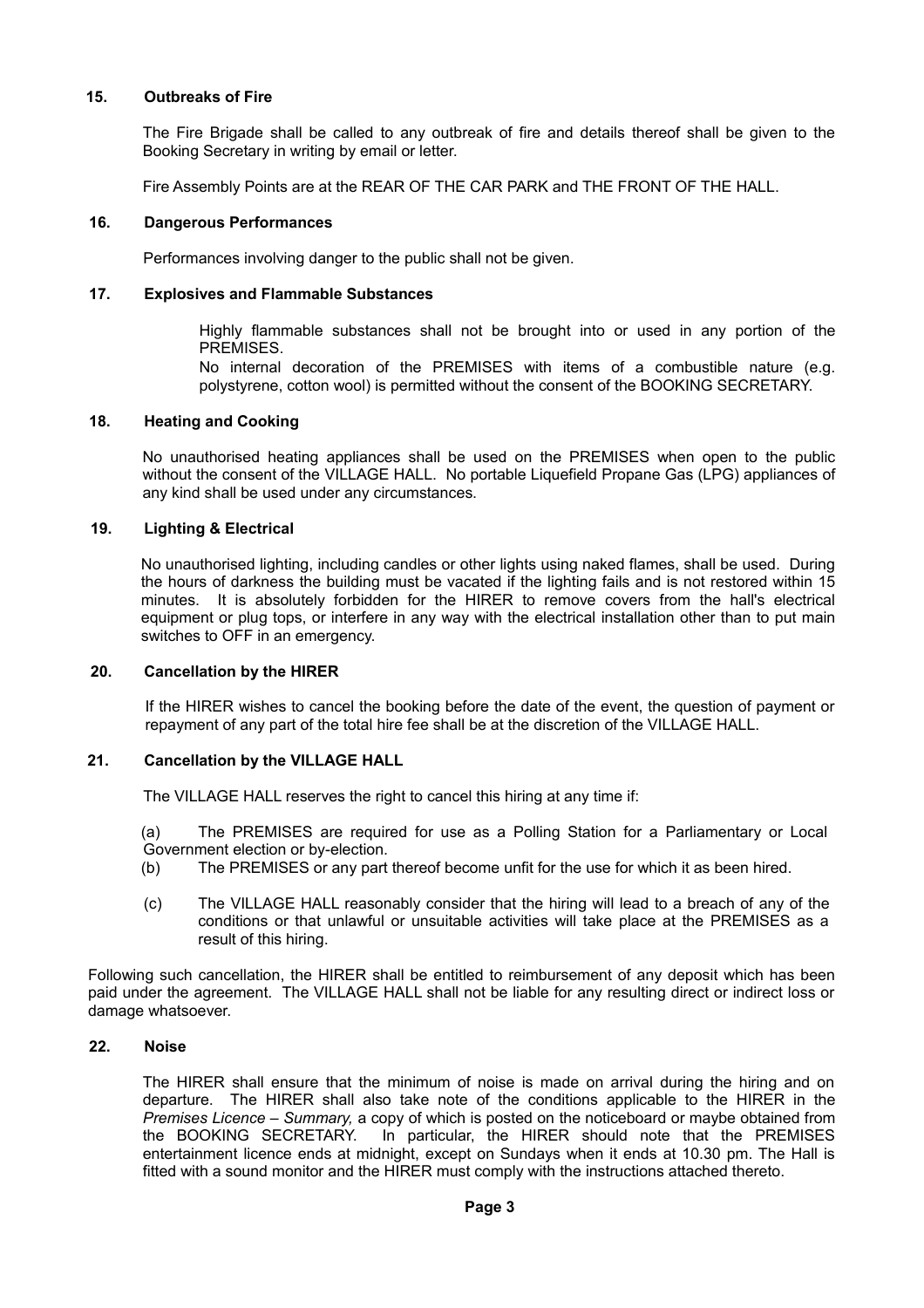# **23. Additional Security Conditions**

(a) In advance of the use of the PREMISES, the HIRER shall: Decide upon the action to be taken in event of fire, ring 999, this includes calling the Fire Brigade and evacuating the hall. Identify the location and use of fire equipment. Identify the escape routes and the need to keep them clear, check that fire escape doors open easily – The attached plan shows the location of fire exits. The intended escape routes and fire extinguishers. It should be carefully studied by the HIRER and, depending on the nature of the event, also by stewards and other helpers. Ensure that less mobile persons are seated away from the immediate vicinity of exit routes so that, in the event of an emergency, the risk to them and others making a rapid escape is minimised. Identify the method of operation of escape door fastenings. Appreciate the importance of any fire doors and of closing all the fire doors at the time of a fire and when leaving the building. (b) During the use of the PREMISES, the HIRER shall: Ensure that adequate access ways around tables and chairs and other furniture are maintained to ease escape. That all escape routes remain free of obstruction and can be safely used. That any fire doors are not wedged open. That there are no obvious fire hazards on the premises. In the hours of darkness switch on lighting in the corridors and toilets and other rooms as required. Check that illuminated exit signs in all areas of use are on.

(c) At the end of use of PREMISES, the HIRER shall check that: There is no risk of fire or appliances left switched on. All taps at sinks are turned off. All windows and external doors are secure. The owners of any vehicles left in the car park are aware that the car park maybe locked overnight and vehicles must be recovered the following morning by arrangement.

## **24. Rubbish Clearance**

The HIRER is responsible for proper removal and disposal of all rubbish, instructions on the kitchen noticeboard, arising from the their hire. Waste bins are provided in the Car Park, bottles and plastic items to be disposed of in the Green Bin and everything else in Black Bin, which is in the cupboard on the left of the kitchen door.

# **25. End of Hire**

The HIRER shall be responsible for leaving the PREMISES and surrounding area in a clean and tidy condition, properly locked and secured unless directed otherwise and any contents temporarily removed from their usual positions properly replaced, otherwise the VILLAGE HALL shall be at liberty to make an additional charge. The HIRER maybe charged a further hiring fee if the PREMISES are not vacated at the end of the time set out in the PERIOD OF HIRE.

For bookings through to 11.30 pm, the VILLAGE HALL allows a half hour for cleaning and clearing, included in the hiring fee.. If the PREMISES are not properly vacated by that time, a further hiring fee is payable at the rate of £40 per hour or part thereof.